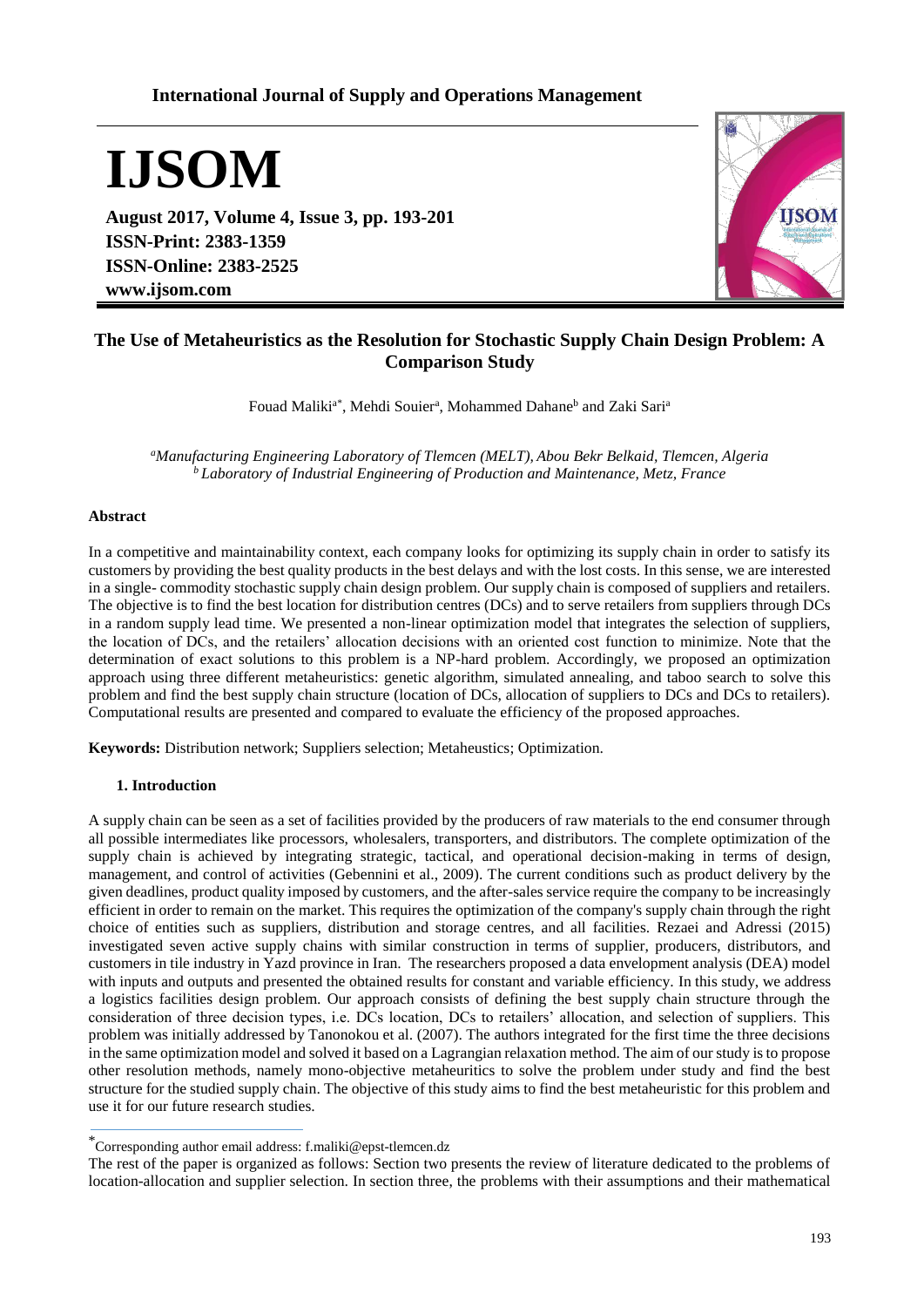formulations are described. Then, the proposed resolution approaches are illustrated in section four. The obtained results and their analysis are given in section five. Section six concludes with future research trends.

# **2. Review of the Related Literature**

This paper deals with two research areas: the problems of facility location and supplier selection that have been widely addressed. However, many studies consider the integration of strategic, tactical, and operational decisions in supply chain design problems. Many researches are still needed to integrate other concepts in order to approximate real-life problems (Melo et al. , 2009). Melo et al. (2009) present a review of facility location and supply chain management problems. The authors present different classification of many articles based on different parameters like the assumed number of location layers and commodities. The authors show the importance of location-allocation decisions in supply chain management and present a large discussion about the integration of several planning decisions in classical locationallocation decisions. They said that "It is now clear that two aspects can hardly be avoided in strategic supply chain planning: a multi-layer network and multiple commodities. Therefore, appropriate models for strategic decision-making must consider these features. A detailed literature review related to location-allocation problems has been presented by Owen and Daskin (1998). The researchers present static and deterministic problems and conclude the paper by a discussion about stochastic problems for both types based on random parameters or based on scenarios. Snyder and Daskin (2005) present location-allocation models based on the uncapacitated facility location problem (UFLP) and the P-median problem with Lagrangian relaxation for their resolution. Bischoff and Kerstin (2009) present a general class of location-allocation problems with candidate sites. Thus, a mixed integer multi-dimensional optimization model is proposed with several resolution methods. The model of joint inventory-location stochastic versions was first presented by Shen et al. (2003) and Daskin et al. (2006). Maliki et al. (2013) solve this problem for the multi-supplier multiobjective case using a multi-criteria genetic algorithm (NSGAII) minimizing relative costs. A sensitivity analysis study for this problem is presented in Maliki et al. (2011) with the consideration of an impact factors study on the supply chain performances. The authors have concluded that the opened DCs increase in line with the increase of transportation and inventory management costs and decreases when the customer's demand and supply lead time variances increase. The same problem is addressed using different inventory management policies at the DCs (Maliki & Sari, 2012).

Felfel et al. (2015) propose a two-stage stochastic programming model for a multi-site, multi-product, multi-period supply chain network of textile and apparel industry with uncertain demand. The obtained results using Lingo is presented with a robustness study of the used metrics. One of the main criteria for maintaining a business is the good selection of suppliers. To make this, several selection criteria are to be taken into consideration. Solving supplier selection problem is a critical decision. De Boer et al. (2001) affirm that for a successful supplier selection process, companies must perform the supplier selection through different steps. Many methods are presented by the authors to solve the mentioned problem. The supplier selection decision is complicated due to the existence of several qualitative and quantitative selection criteria. Jain et al. (2009) present a detailed state of the art resolution? For supplier selection problem. The authors also describe different criteria used for evaluating supplier performances during different steps of supplier selection cycle. Inemek and Tuna (2009) evaluate supplier selection strategies by examining the structure of supply relationships between Turkish automotive component manufacturers and their global buyers, global buyers' supplier evaluation and selection strategies, and the impact of global buyers' supplier evaluation and selection strategies on the supplier performance in the long run. Vijayashree and Uthayakumar (2015) develop an algorithm used to solve a two-echelon single vendor and single buyer supply chain inventory problem. A mathematical model is presented in order to optimize simultaneously the order quantity, process quality, lead time, and number of deliveries from the vendor to the buyer with minimizing total generated costs. Tanonkou (2007) addresses the unreliable facilities of single- product distribution network design problem. The researcher proposes two different design models with Monte Carlo optimization and Lagrangian relaxation approach. Two cases are considered by the authors,i.e. the first problem with unreliable DCs and single supplier distribution network (Tanonkou et al.,2006), and the second problem with unreliable suppliers and multi-supplier distribution network (Benyoucef et al.,2013). In their studies, the authors consider that the unavailable facilities are lost permanently. Shishebori and Ghaderi (2015) consider an uncapacitated facility location design problem with unreliable transportation links in a mountainous region. In this respect, a mathematical model is presented in order to find the optimum locations of new facilities regarding transportation links disruptions and the new transportation links that should be constructed in the proposed network. A hybrid algorithm using LP relaxation and variable neighbourhood search metaheuristic is developed to solve the studied problem. The obtained results are presented and compared to Cplex optimizer results showing the proposed algorithm effectiveness. Maliki et al. (2014) and Maliki et al. (2016) consider a single supplier / multi-supplier stochastic distribution network with distribution centre location (DCs) decisions and DCs' unavailability management. These problems are solved using genetic algorithm (GA) to find the best supply chain structure. The latter is simulated with the presence of DCs failures with the consideration of two different approaches, i.e. replacing each unavailable DC with the closest and performing a reallocation using the same genetic algorithm.

## **3. Problem Statement and Formulation**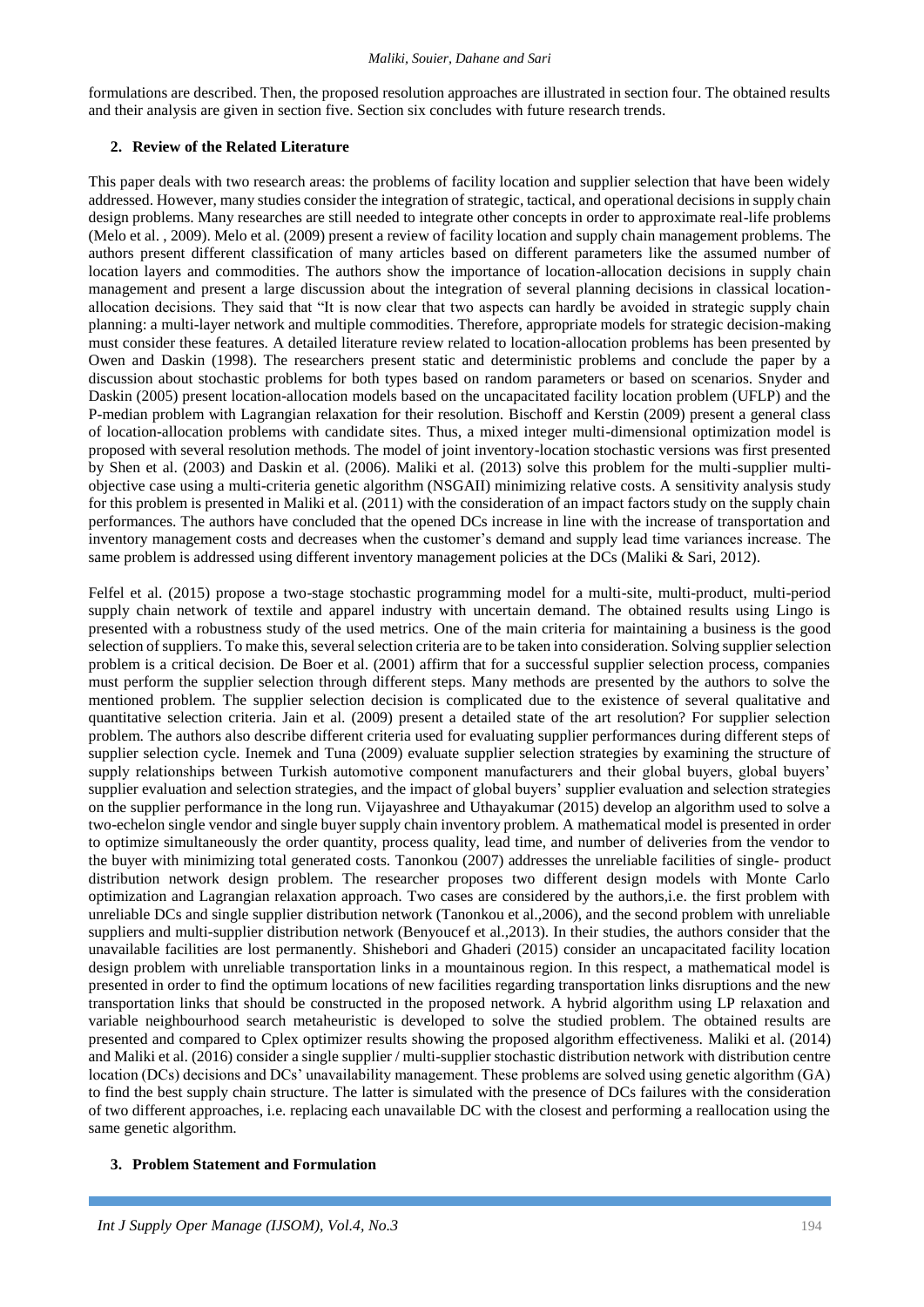In this work, we consider a set of suppliers K and a set of retailers I. Each retailer location is a potential DC location. We need to locate a set of DCs noted J to satisfy the random demands generated by retailers. Note that each DC uses the economic order quantity (EOQ) for its inventory management with a safety stock avoiding the stock- out possibility during the randomly considered supply lead time from the supplier to the DC. Figure 1 presents the studied supply chain structure.



**Figure 1.** The studied supply chain model

We aim to find the best location of DCs (each DC is identified by its location zone), and the best allocation of DCs to retailers and of selected suppliers to DCs. Note that the DCs and the supplier numbers and locations are not known a priori. So, three different metaheuristics are used to determine the structure of the studied supply chain minimizing the total generated cost. In our approach, a proposed solution is composed of binary value 0 or 1 with three parts, the first one concerns DCs location decisions, the second is reserved to the assignment of retailers to DCs, and the third shows the different allocations of suppliers to DCs.

# **3.1 Notations and Assumptions**

The following variables and notations are used for the considered problem mathematical formulation:

## *The used notations are:*

: Retailers set indexed by i;  $K$ : Suppliers set indexed by k;  $DC_j$ : Distribution centre DC located at retailer j;  $\mu_i$ : Retailer i global demand;  $D_j$ :  $DC_j$  daily demand;  $\sigma_i^2$ : Retailer i global demand variance;  $f_j$ : Locating  $DC_j$  fixed annual cost;  $d_{ij}$ : Per-unit shipement cost from  $DC_j$  to retailer i;  $h_j$ : Per- unit per year  $DC_j$  Inventory holding cost;  $\bm{F}_{jk}$ : Fixed distribution cost from supplier k to  $\bm{DC}_{j}$ ;  $a_{jk}$ : Per-unit transportation cost from supplier k to  $DC_j$ ;  $L_{jk}$ : Mean distribution time in days from supplier k to  $DC_j$ ;  $\lambda_{jk}^2$ : Lead-time Variance from supplier k to  $DC_j$ ;  $\alpha$ : DCs desired service level;  $\mathbf{Z}_{\alpha}$ : Standard normal variate such that  $P(Z \leq z_{\alpha})$ ;

# *The decision variables are:*

 $X_j = \{1 \text{ if } DC_j \text{ is located}; 0 \text{ otherwise} \};$  $Y_{ij} = \{1 \text{ if retailer i is served by } DC_j; 0 \text{ otherwise } \};$  $Z_{jk} = \{1 \text{ if supplier k is selected to supply } DC_j; 0 \text{ otherwise}\};$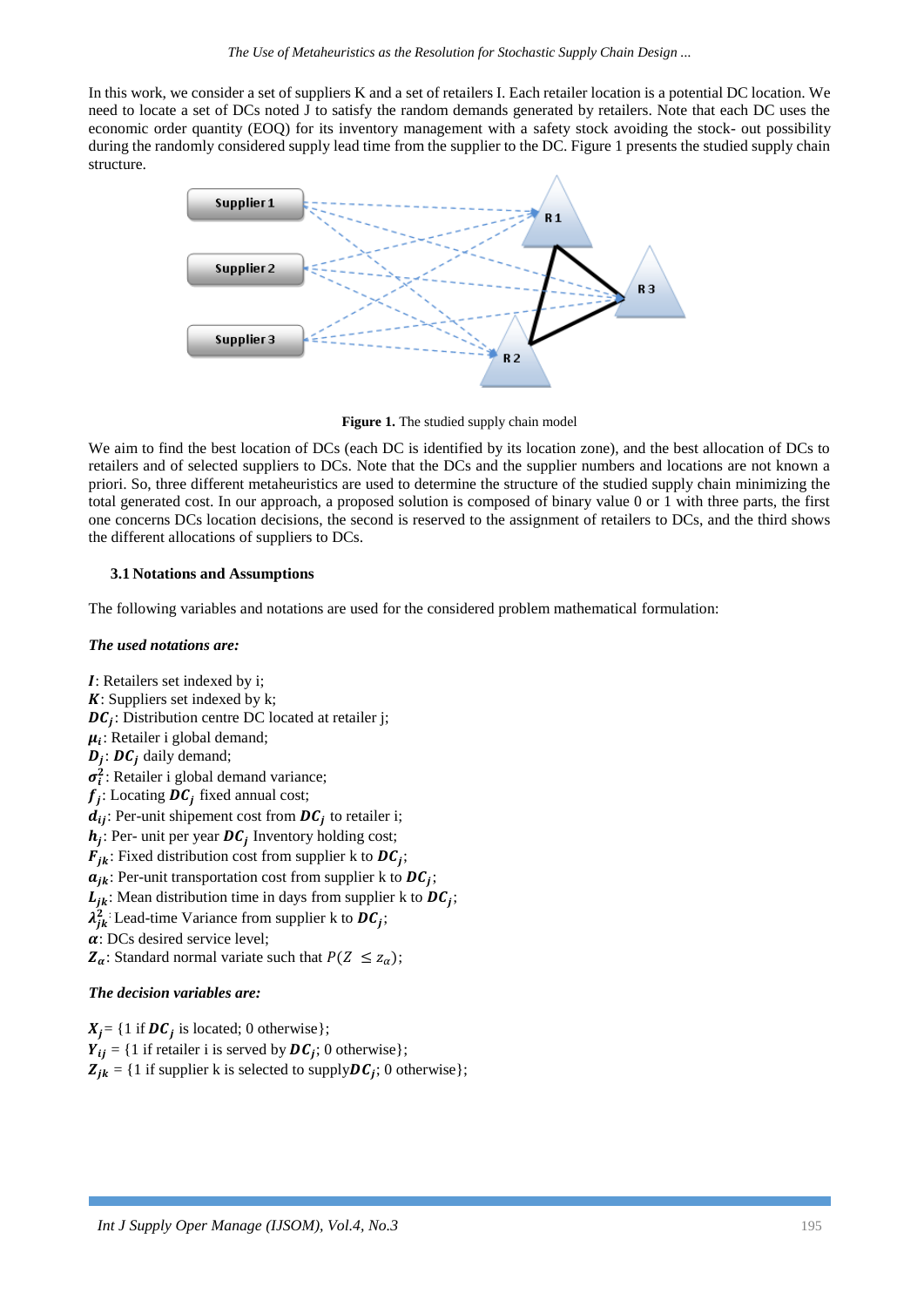#### **3.2 Mathematical Model**

We propose the following non-linear mixed-integer mathematical problem formulation; this model is obtained based on the study of Tanonkou et al. (2007). The problem resolution allows us to determine the decision variables  $X_j$ ,  $Y_{ij}$ , and  $Z_{ik}$ :

$$
(MF)J^* = \min_{X,Y,Z}
$$
  
With  $J(X, Y, Z)$  defined by  

$$
J(X, Y, Z) = \sum_{j \in I} f_j X_j + \sum_{j \in I} \sum_{i \in I} \mu_i d_{ij} Y_{ij} + \sum_{j \in I} \sum_{i \in I} \sum_{k \in K} \mu_i a_{jk} Y_{ij} Z_{jk} + \sum_{j \in I} \sum_{k \in K} \sqrt{2h_j F_{jk} \sum_{i \in I} \mu_i Y_{ij}} Z_{jk}
$$

$$
+ \sum_{j \in I} \sum_{k \in K} Z_{\alpha} h_j \sqrt{L_{jk} \sum_{i \in I} \sigma_i^2 Y_{ij} + \lambda_{jk}^2 D_j^2 Z_{jk}} \quad (1)
$$

Subject to

$$
\sum_{j\in I} Y_{ij} = 1 \qquad \forall \ i \in I \tag{2}
$$

$$
\sum_{k \in K} Z_{jk} = X_j \qquad \forall \ j \in I \tag{3}
$$

$$
Y_{ij} \leq X_j \qquad \forall \ i,j \in I \tag{4}
$$

$$
X_j, Y_{ij}, Z_{jk} \in \{0, 1\} \qquad \forall \ i, j \in I \ \forall \ k \in K \tag{5}
$$

The objective function (1) minimizes total cost which represented the sum locating facilities with fixed cost, the costs of shipment, and transportation from DCs to retailers and from suppliers to DCs. By assuming that each DC uses an EOQ policy, the total inventory costs at the DCs are represented by the third term. Further, the last term is reserved for the presentation of the costs of holding safety stock at the DCs in order to maintain a service level  $\alpha$ . Constraint (2) is used to guarantee that each retailer is assigned to a single located DC. Constraint (3) ensures that each open DC is supplied only by one supplier. Constraint (4) states that retailers can be only assigned  $(Y_{ij} = 1)$  to opened DCs  $(X_i = 1)$ . Constraints (5) are standard integrity constraints.

#### **4. Resolution Approaches**

The present integer programming model is non-linear and the determination of its exact solution depends on NP-hard problem (Tanonokou et al., 2007). We have implemented three different algorithms to solve it in order to determine the best supply chain structure. In the present approach, a candidate solution is presented using binary values 0 or 1, where each one is divided into three parts. The first one is allowed to the DCs location, the allocation of retailers to DCs is shown in the second part, and the last one is reserved for the assignment of the different DCs to suppliers. Each candidate solution fitness is evaluated based on the total generated cost according to equation (1) (see section 3.2).

Therefore, each solution representing a structure of a supply chain is composed of three parts, each one corresponds to one variable decision  $X_i$  or  $Y_{ii}$  or  $Z_{ik}$  (see section 3.2). Thus, an integer representation is used by assigning to each gene a binary value (0 or 1). A chromosome representation example corresponding to a problem with 4 retailers (There are only 4 candidates DCs because the DCs are located in the same regions as retailers) and 3 potential suppliers are shown in Figure 2.



 **Figure 2.** A candidate solution example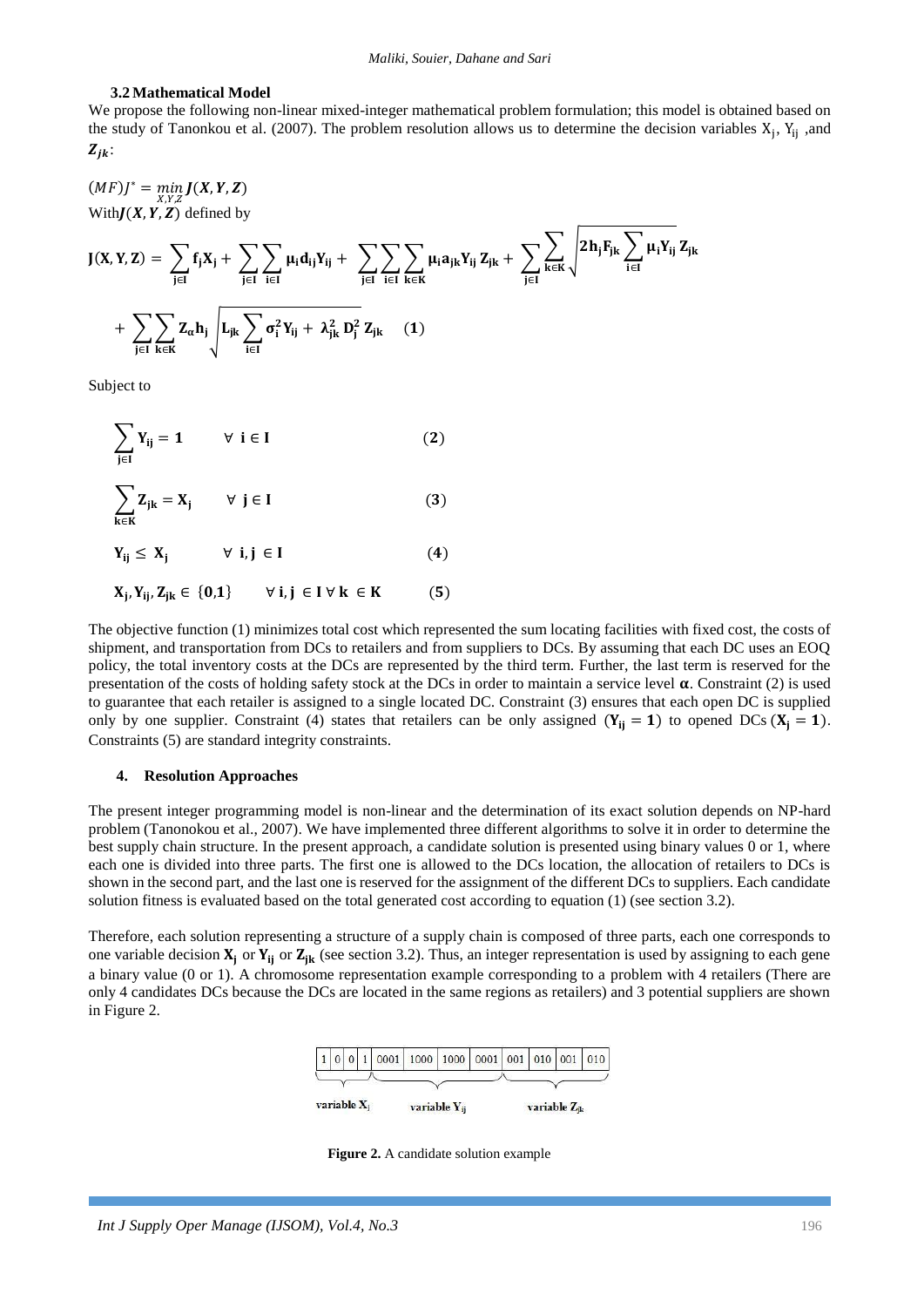## **4.1 Genetic Algorithm**

The first developed approach is based on a genetic algorithm (GA). The steps are as follows:

**Step 1** (initial population generation):

1: The initial population P with size N is generated randomly (each individual represents a solution  $X_j$ ,  $Y_{ij}$ ,  $Z_{jk}$ ).

**2: For** each individual from population P

**3: If** the generated solution is infeasible \* **then** execute the correction procedure.

- **4:** Evaluate the fitness of this individual (Using equation (1) section **3.2**).
- **5: If** the objective function is lower than the best solution **then** update the best solution.

**6: End For** 

**7: While** (has not meet stop criterion)

**Step 2** (Selection):

**8:** Select the individuals for reproduction using the « binary tournament selection ». This step is performed by selecting randomly two solutions of the current population P and choosing the solution having the lowest fitness value.

**Step 3** (Crossover):

**9:** Apply the operator of crossing using single point crossover with probability  $0.25 \leq Pc \leq 0.95$  (to obtain a population G of N new individual).

# **Step 4** (Mutation):

**10:** Apply the operator of mutation on the new individuals based on a deterministic mutation with probability *Pm*  between  $0.05$  and  $0.1$ .

**Step 5** (Evaluation of the individuals):

**11: For** each individual from population G

**12: If** the solution is infeasible \* **then** execute the correction procedure.

**13:** Evaluate the fitness of this individual (Using equation (1) section **3.2**).

**14: If** the objective function is lower than the best solution **then** update the best solution.

**15: End For**

**Step 6**(Constitution of the next generation)

**16:** The elements of the next generation are the N best solutions from P and G (elitism) **17: End While**

## **4.2 Simulated Annealing**

In the second proposed approach, we use a simulated annealing based on algorithm which is a method developed by physics specialists in 1983 in a study by Kirkpatrick et al. The principle of this algorithm is simple. It starts with a high initial temperature T and an initial solution which may be selected randomly. For each iteration of the algorithm, a new solution is generated by a random elementary modification of the current solution, which causes a variation of the energy (ΔE) of the system and therefore of the objective function. According to these movements, two scenarios can be considered:

- If there is an objective function improvement, the latter solution is automatically saved;
- If this movement degrades the objective function, the new solution may not be rejected, and can be accepted with a probability dependent on the variation of the objective function and temperature. The solution acceptance peculiarity allows us to better explore the search space and the probability of finding satisfactory solutions.

Once the thermodynamic equilibrium is reached slowly, we decrease the system temperature before moving on to the next iteration. The temperature reduction function is very important because a small decrease in the temperature can cause a slow convergence of the algorithm, while leading to a sharp decrease risk of trapping algorithm in a local minimum. The process iterates until the stopping criterion is reached. The principle of this algorithm is simple. It starts with an initial solution; its iterative process tries to converge to the optimum solution for each iteration by replacing the current solution by means of the best solution found in its neighbourhood.

In our case, we start with a temperature equal to 10 degrees. This temperature is decreased passing from one iteration to the other multiplied by a parameter  $\alpha$  equal to 0.5. The pseudo code of the used simulated annealing algorithm is as follows: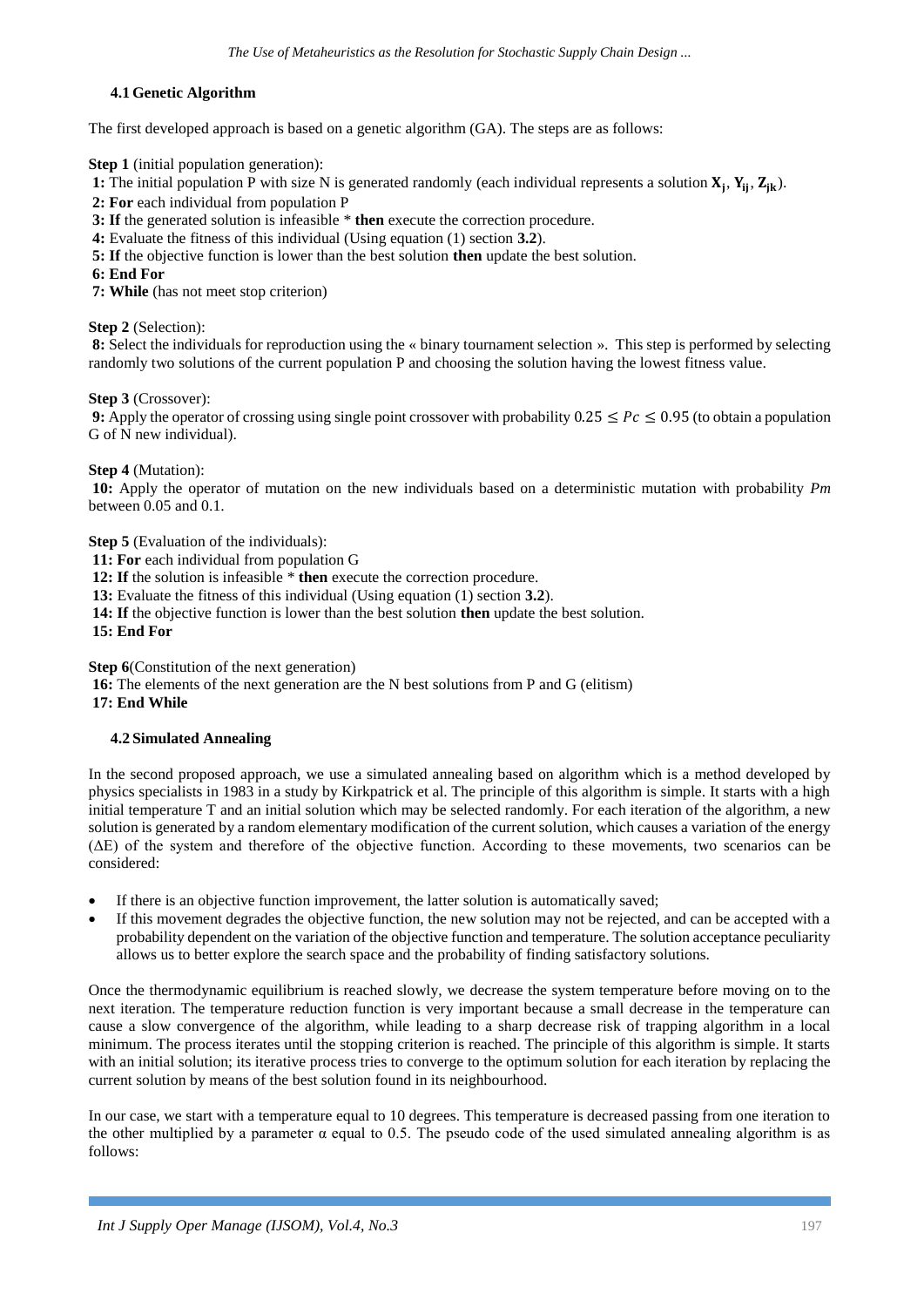**Step 1**(The initial configuration built):

**1:** Build the initial state (Generate  $X_j$ ,  $Y_{ij}$  and  $Z_{jk}$  randomly).

**2: If** the generated solution is infeasible \* **then** execute the correction procedure.

**3:** Evaluate the objective function (Using equation (1) section **3.2**).

**4: While** (has not meet stop criterion)

**Step 2** (The solution update):

**5:** Modify the value of a position selected randomly from the generated solution.

**6: If** the obtained solution is infeasible \* **then** execute the correction procedure.

**7:** Evaluate the objective function (Using equation (1) section **3.2**).

**8: If** the objective function is lower than the best solution **then** update the best solution (elitism).

**Step 3** (The next solution acceptance):

**9: If** the objective function is decreased **then** this solution is accepted.

**10: Else** generates a random number between 0 and 1.

**11:** If the generated number is lower or equal to  $exp(-\Delta E/T)$  then this solution is accepted.

**12: End If**

**Step 4** (The temperature updating) **13:** Slow decrease of *T*. **14: End While**

# **4.3 Taboo Search**

Our last used optimization approach is based on a taboo search algorithm. The taboo search is formalized by Glover in 1986. This method is particularly based on mechanisms inspired by human memory. The taboo method uses the memory Principe for overcoming local optima.

As simulated annealing, the taboo search is a solution-based metaheuristic. Otherwise, this method provides a set of the current solution **S** neighbours **V(S)** that is examined to select the best next solution unlike simulated annealing that generates one neighbour solution randomly in each iteration. This transition from a solution to another is done in two stages, the first is to generate a set of the current solution neighbours in one elementary movement, and then select the best one after evaluating the objective function of the studied problem for each built configuration. This choice is adopted even if it is worse than the current solution. So thanks to this mechanism of accepting the objective function deterioration, the taboo search avoids local minima.

The problem is to return to an already chosen configuration or cycles between two solutions. To avoid this, the mechanism is to prohibit, hence the name taboo, access to the latest solutions through information stored in a taboo list that is a short memory that will be used to prevent movements to the last visited solutions.

In this work, we generate three neighbours and we use a taboo list of three elements. The steps of this algorithm are summarized as follow:

**Step 1** (The initial configuration built):

**1:** Build the initial state S (Generate  $X_j$ ,  $Y_{ij}$  and  $Z_{jk}$  randomly).

**2: If** the solution S is infeasible \* **then** execute the correction procedure.

**3:** Evaluate the objective function (Using equation (1) section **3.2**).

**4:** Initialize the parameters (taboo list size, number of neighbours,...)

**5: While** (has not meet stop criterion)

**Step 2** (Neighbours generation):

**6:** For  $t = 1$  to number of neighbours

**7:** Modify the value of a position selected randomly from the solution S according to no-taboo moves (Modification of S).

**8:If** the obtained solution is infeasible \* **then** execute the correction procedure.

**9:** Evaluate the objective function for each neighbour (Using equation (1) section **3.2**).

**10: End For**

**Step 3** (Select the next neighbour or the next configuration):

**11:** Select the best neighbour T.

**12:** Insert movement *T->S* in the taboo list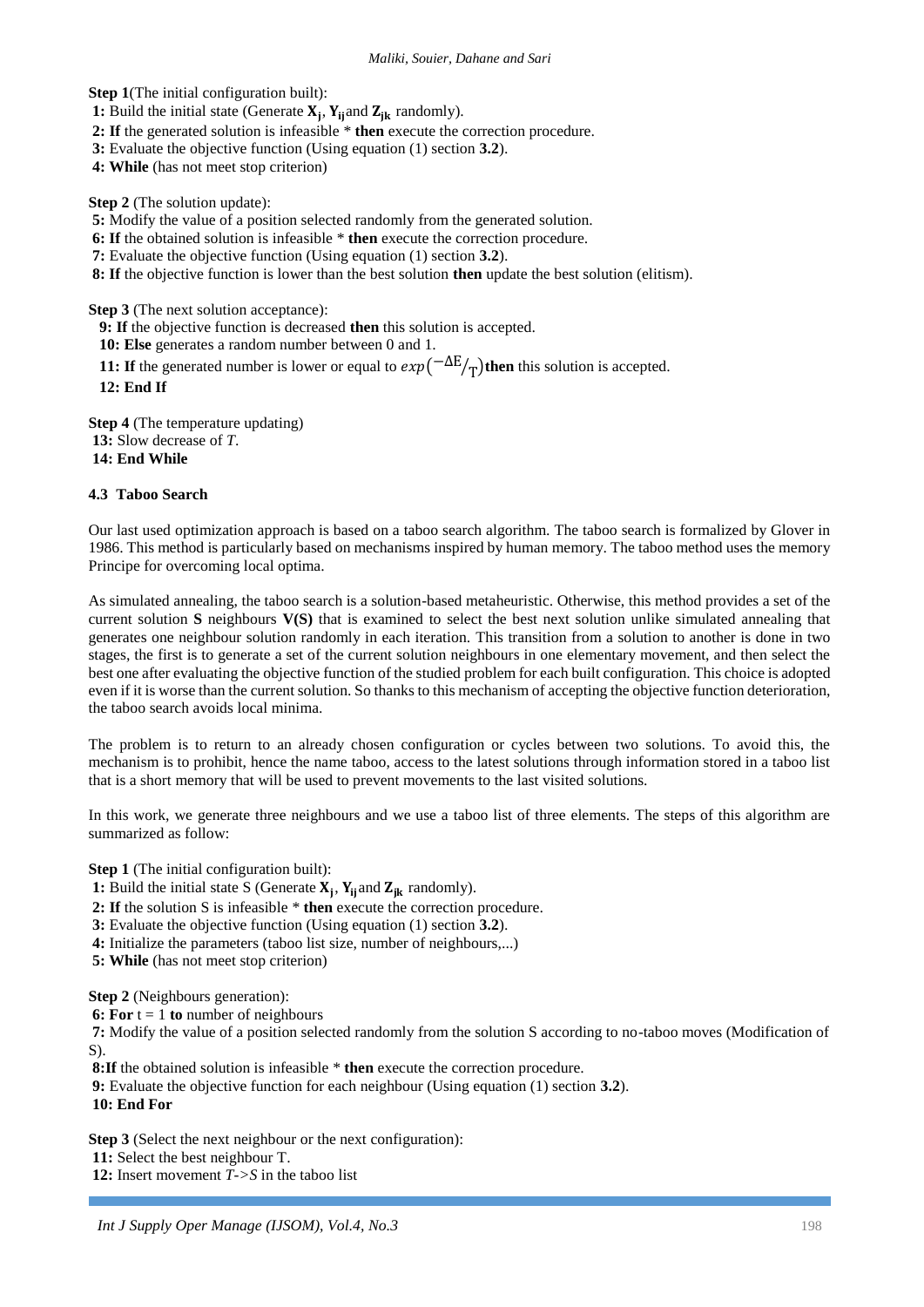**13: If** the objective function of *T* is lower than the best solution **then** update the best solution.

- **14:** New current configuration *S=T*
- **15: End If**
- **16: End Whi le**

\* If a solution is infeasible, we execute a correction procedure after mutation to verify the following constraints:

- We need to open one DC at least;
- Each retailer must be affected to one DC;
- Each open DC must be supplied by one supplier;
- A retailer cannot be served by a closed DC.

## **5. Obtained Results and Comparison Study**

In order to evaluate the proposed approach performance, it is necessary to take into account different supply chain instances of different sizes. These instances can be generated by varying retailer number who represents the candidates' DCs number and the suppliers number. We consider five different scenarios for each instance. The simulations are performed using a Pentium Core *i5* 2.3 GHZ and 4 GB of RAM. It is also noted that the used metaheuristics are implemented in "VBA" language. The considered parameters can be presented as follows:

- **The retailer location number (#RL):** the studied problem is considered with 10, 15, 20, 30, 40 and 60 retailers (each one can be selected to host a DC).
- **The supplier number (#F):** the studied problem is considered with 4, 6, 8, 12, 15 and 18 suppliers.
- **Retailer demands:** the mean demand  $\mu_i$  for each retailer is discredited through time t, this parameter is assumed to be randomly generated with  $\mu_i(t) \sim U[100, 1600]$ .
- **Supply lead times:** for each potential location, this parameter is assumed to be randomly generated with  $L_{jk}$ ~U[10, 30].
- **The demand and supply lead time standard deviations:** the former is randomly generated with  $\sigma_i$ ~U[50, 100]and the latter is generated according to  $\lambda_i$ ~U [5, 10].
- **Fixed facility location cost**( $f_j$ ), transportation cost  $(a_{jk})$  and shipment cost  $(d_{ij})$ : are randomly generated with respect to  $f_j \sim U[4500, 10000], a_{jk} \sim U[2, 10]$  and  $d_{ij} \sim U[1, 5].$
- **•** Desired service level:  $\alpha = 97.5\%$  for  $Z\alpha = 1.96$  for all the studied problems.
- **Inventory holding costs** $(h_i)$ **: all DCs constant value is set to be 25.**
- **Fixed distribution costs(** $F_{jk}$ **): all suppliers to DCs constant value, is set to be 50.**
- **Working days Number:** 250 working days have been considered.

Table 1 illustrates results the supply chain structure (located DCs and selected suppliers) and the global generated cost obtained for six different case simulations for each instance of the studied problem.

|     |                    | Genetic algorithm    |                |         | Simulated annealing |                  |         | Tabu search |                |         |
|-----|--------------------|----------------------|----------------|---------|---------------------|------------------|---------|-------------|----------------|---------|
| #RL | # $\boldsymbol{F}$ | # $DC$               | #S             | Cost    | #DC                 | #S               | Cost    | $\#DC$      | #S             | Cost    |
| 10  | 4                  | $\boldsymbol{\beta}$ | $\overline{2}$ | 115.025 | 5                   | $\boldsymbol{4}$ | 179.537 | 3           | 2              | 122.620 |
| 15  | 6                  | 5                    | $\overline{2}$ | 193.050 | 6                   | 3                | 191.052 | 8           | 5              | 206.453 |
| 20  | 8                  | 8                    | 5              | 276.708 | 9                   | 6                | 344.186 | 8           | 6              | 285.071 |
| 30  | 12                 | 12                   | 8              | 432.390 | 12                  | 8                | 482.945 | 11          | $\overline{7}$ | 442.583 |
| 40  | 15                 | 15                   | 9              | 590.146 | 16                  | 10               | 681.031 | 17          | 11             | 631.177 |
| 60  | 18                 | 23                   | 13             | 910.689 | 25                  | 15               | 978.915 | 24          | 13             | 940.655 |

**Table 1.**Obtained results

• *#DC*: Number of located DCs.

*#S*: Number of selected suppliers.

The costs are presented in millions money unit.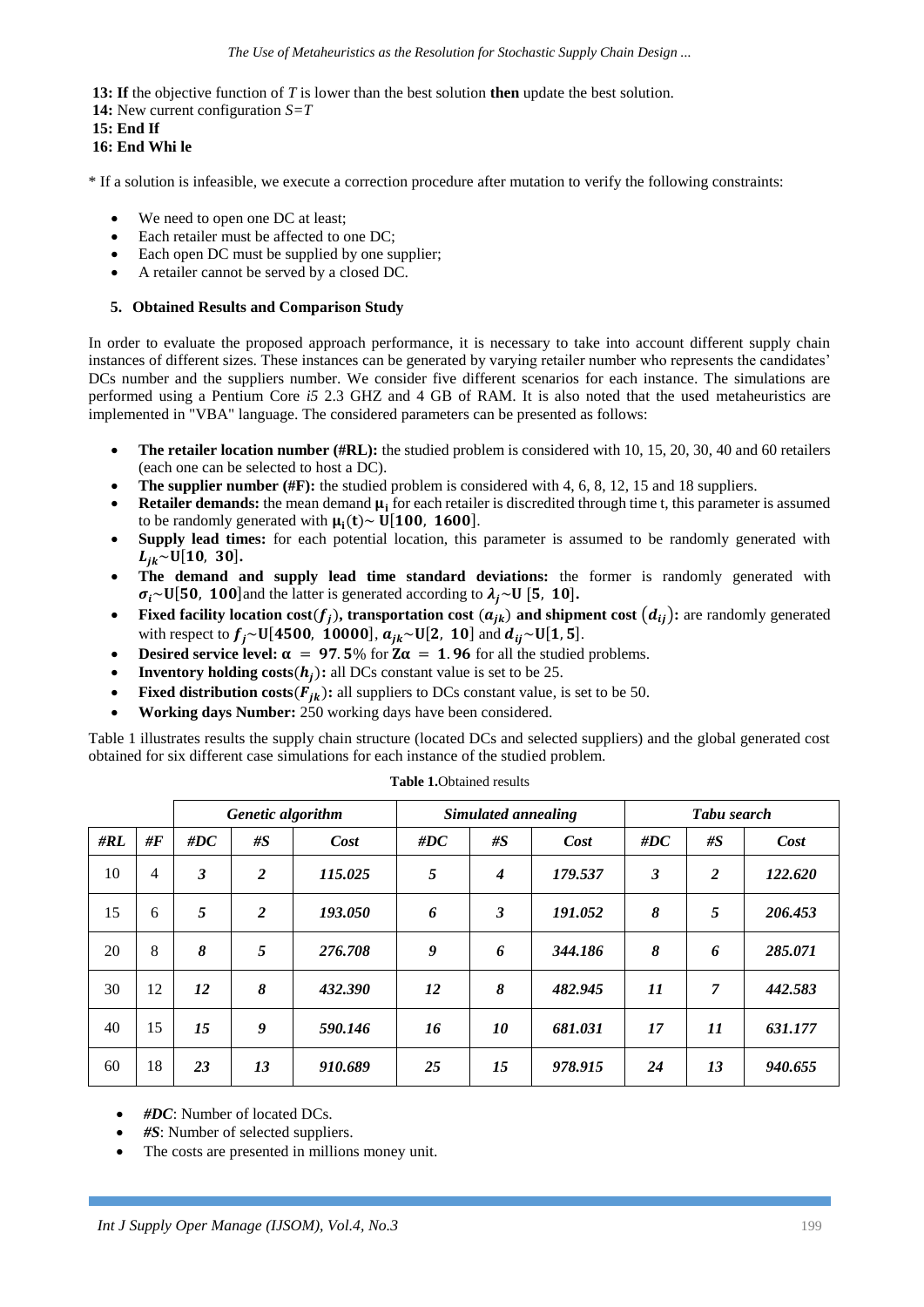#### *Maliki, Souier, Dahane and Sari*

From Table 1, it is shown that globally generated cost increases compared to the located DCs number and selected suppliers. It is also clear that the costs obtained by the genetic algorithm are better than the ones obtained by the other metaheuristics showing the effectiveness of the developed genetic algorithm. So, we can conclude that mataheuristics with population get better results compared to metaheuristics using one solution for this problem resolution.

### **6. Conclusions and Perspectives**

In this paper, we have studied a location-allocation integrated supplier selection problem. We have proposed three metaheuristics-based optimization approaches to solve a stochastic distribution network problem design by integrating the strategic decisions of supplier selection, location of DCs, and retailer allocation. We have also presented a non-linear integer-programming model which determines all the decisions considered in our study in order to minimize both the location of DCs, shipment and transportation costs, the total inventory cost at the DCs, and the holding safety stock cost at the DCs. The incorporation of these costs leads to NP-hard problem. Three mono-objective metaheuristics are used to solve this problem. The comparison between the three approaches through total generated costs has shown that the genetic algorithm- based strategy provides better performance.

This work has identified a research for several future directions. The most immediate one is to consider other metaheuristics. It is also possible to consider suppliers with limited supply capacities. We also aim to perform a sensitivity parameter study to confirm the obtained results. We can also consider other extensions for the multi-product case.

#### **References**

Benyoucef, L., Xie X., and Tanonkou G.A. (2013). Supply chain network design with unreliable suppliers: a Lagrangian relaxation-based approach. *International Journal of Production Research*, Vol. 51 (21), pp. 6435-6454.

Bischoff M. and Kerstin D. (2009). Allocation search methods for a generalized class of location–allocation problems. *European Journal of Operational Research*, Vol. 192, pp. 793-807.

Daskin M.S., Coullard C. and Shen, Z.J.M. (2006). An inventory-Location Model: Formulation, Solution Algorithms and Computational results. *Annals of Operations Research*, Vol. 110, pp. 83-106.

De Boer L., Labro E. and Morlacchi P. (2001). A review of methods supporting supplier selection. *European Journal of Purchasing and Supply Management*, Vol. 7, pp. 75-89.

Felfel H., Ayadi O. and Masmoudi F. (2015). A stochastic programming approach for a multi-site supply chain planning in textile and apparel industry under demand uncertainty. *International Journal of Supply and Operations Management*, Vol. 2 (3), pp. 925-946.

Gebennini E., Gamberini R. and Manzini R. (2009). An integrated production–distribution model for the dynamic location and allocation problem with safety stock optimization. *The international journal of production and economics*, Vol. 122, pp. 286-304.

Inemek A. and Tuna O. (2009). Global supplier selection strategies and implications for supplier performance: Turkish suppliers' perception. *International Journal of Logistics Research and Applications*, Vol. 12, pp. 381-406.

Jain V., Benyoucef L. and Deshmukh S.G. (2009). Strategic supplier selection: some emerging issues and challenges. *Int. J. Logistics Systems and Management*, Vol. 5 (1/2), 61-88.

Maliki F., Benyoucef L. and Sari Z. (2011). Sensitivity analysis for a stochastic multi modal location-allocation integrated suppliers selection problem. The international conference on Industrial Engineering and System Management (IESM 2011), Metz, France.

Maliki F. and Sari Z. (2012). Etude comparative des politiques de gestion de stock lors de la conception des chaînes logistiques. 9e conférence internationale de Modélisation, Optimisation et Simulation (MOSIM'12), Bordeaux, France.

Maliki F., Sari Z. and Souier M. (2013). Resolution of stochastic supply chain design problem by metaheuristic. The international conference Control, Decision and Information Technologies (CODIT'13), proceedings, Hammamet, Tunisia, pp. 366-371.